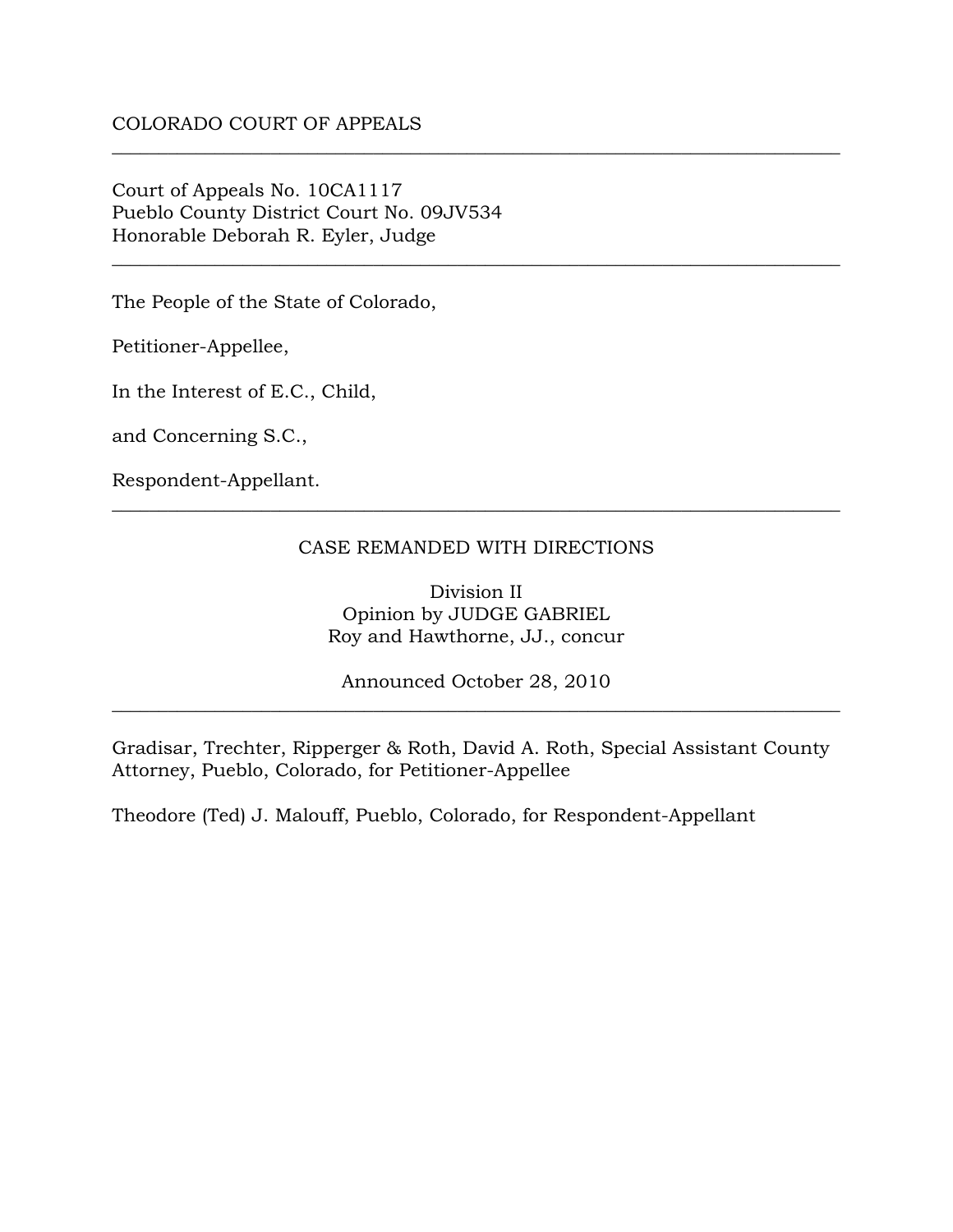In this dependency and neglect case, S.C. (father) appeals from an order allocating parental responsibilities for his daughter, E.C. (child), to the child's maternal aunt, J.H. (aunt). Because we cannot determine from the record whether the Pueblo County Department of Social Services (Department) complied with the requirements of the Indian Child Welfare Act of 1978, 25 U.S.C. §§ 1901-1963 (2010) (ICWA), we remand for further proceedings.

#### I. Background

 This case began in August 2009 as a result of the Department's investigation into the circumstances surrounding I.M.'s (mother's) visit to the Family Services Center. Mother informed the Center's staff that father had severely beaten and abused her in Texas, which resulted in her fleeing to Pueblo with the child to live with aunt. Mother said she had suffered domestic violence at father's hands for the last nineteen years and that father kept her and the child isolated and would not allow the child to attend school. Mother also reported that she had fourteen children, lost her parental rights to four of them, and was not sure where the rest were. In fact, further investigation disclosed that mother had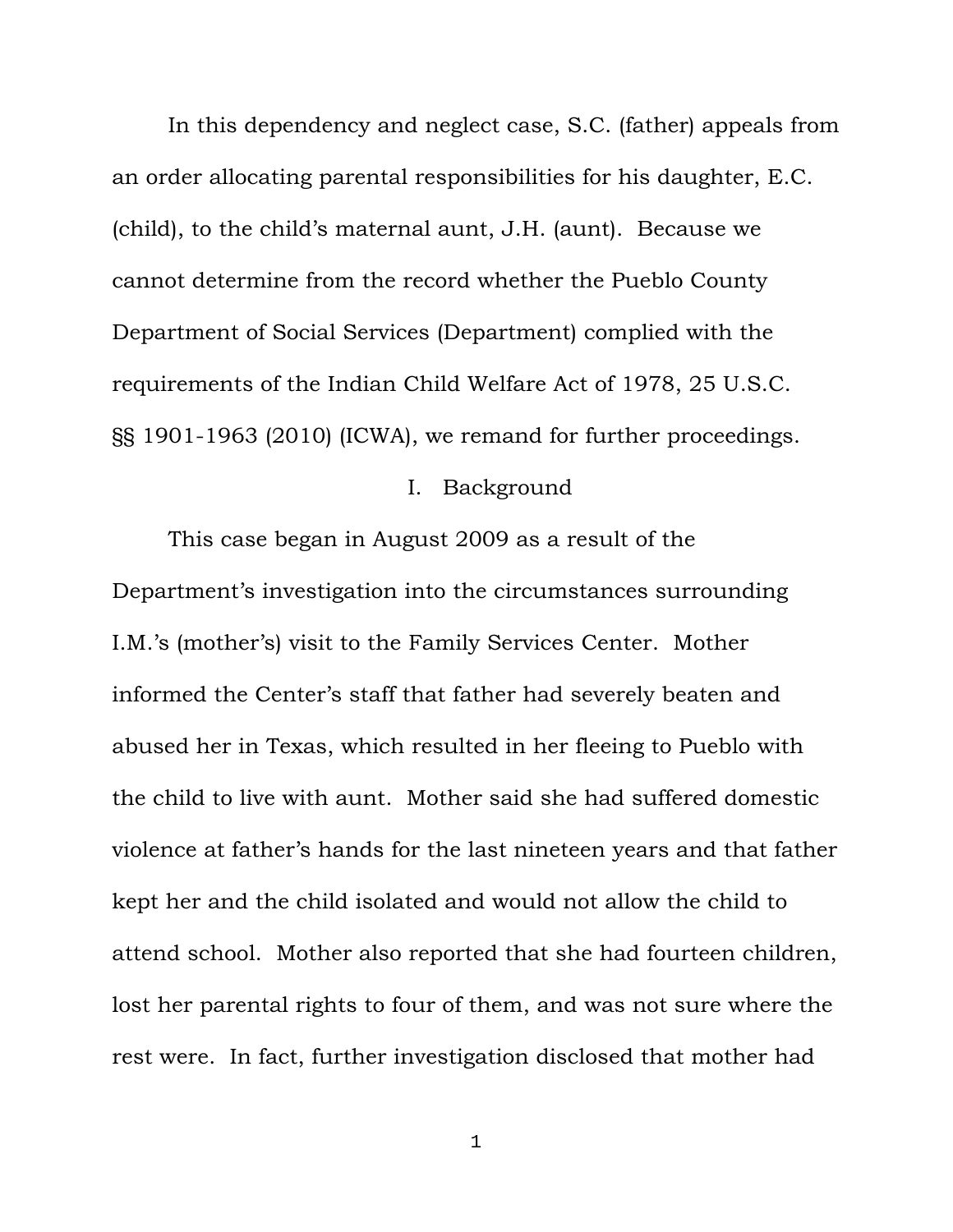previously lost her parental rights to six, not four, of her children.

 A case manager from the Family Services Center accompanied mother to district court, where mother obtained a civil protection order against father. Mother also requested from the district court an allocation of parental responsibilities for the child. *See* § 14-10- 123(1)(a)(II), C.R.S. 2010.

 Thereafter, mother had difficulties with aunt, and she and child left aunt's home and moved to a YWCA. They left the YWCA after several days, however, and resumed living with father, notwithstanding the existing protection order. The Department then filed a motion in a separate district court (D&N court) proceeding, seeking emergency custody of E.C. because of safety concerns. The D&N court granted temporary custody to the Department, which placed the child in a foster home.

 A shelter hearing was held in the D&N court on September 9, 2009. At this hearing, the parents informed the court that the child may be a member of, or may have been eligible for membership in, an Indian tribe. The Department was instructed to investigate in accordance with the ICWA. In addition, the court authorized, and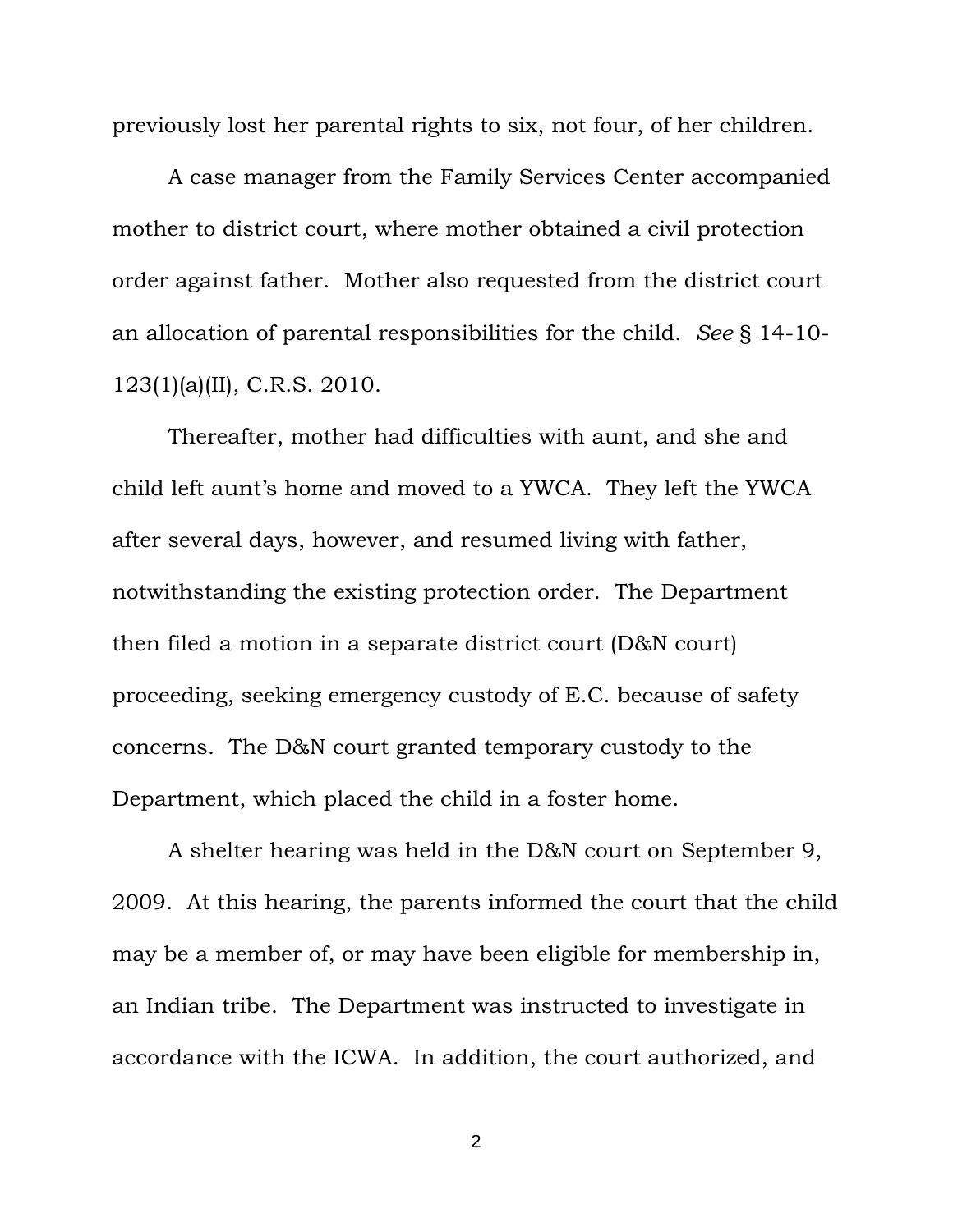the Department subsequently filed, a dependency and neglect petition. Finally, the court found that (1) it would not be in the child's best interests to be returned to the parents' custody because return would "subject the child to a substantial and immediate danger or threat of such danger," (2) out-of-home placement was appropriate "in order to prevent imminent physical damage or harm to the child," and (3) reasonable efforts had been made to prevent or eliminate the need for removal of the child. Thus, the court ordered the parents to cooperate with the Department; submit to urinalysis testing and a domestic violence evaluation; attend supervised visits with the child three times per week; arrange for a determination of foster care fees; and provide information regarding relatives so that the Department could assess potential placements for the child.

 On October 5, 2009, father failed to appear for a pretrial conference in the D&N court, and that court adjudicated the child dependent and neglected as to father by default. On October 19, 2009, mother stipulated to the dependency and neglect petition, and the child was adjudicated dependent and neglected as to her as well. At that time, the parties agreed that aunt would be added to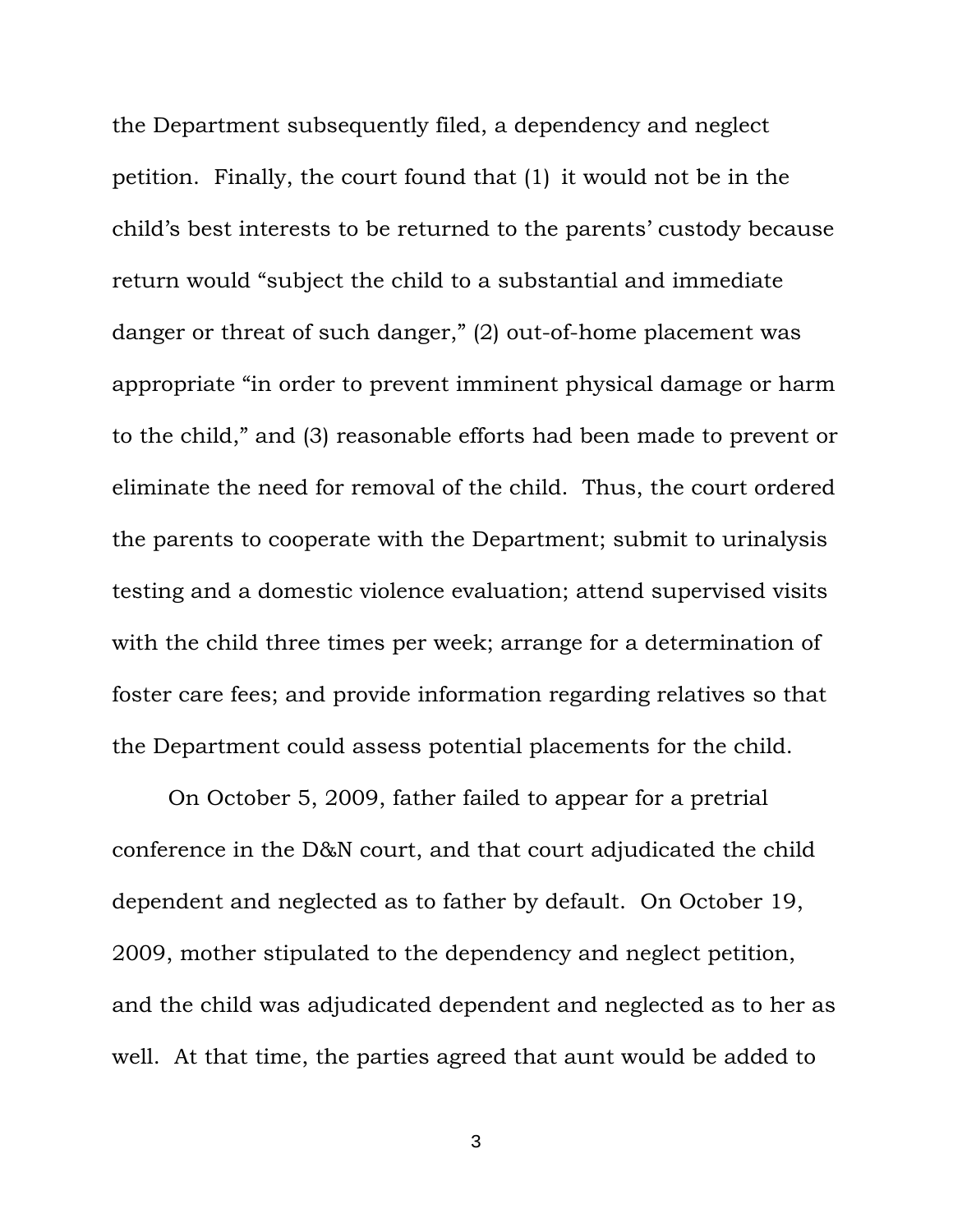the case as a special respondent.

The D&N court then approved a treatment plan that, among other things, required the parents to cooperate with the Department by signing releases for all treating agencies and by keeping in contact with the caseworker. In addition, father was required to comply with urinalysis testing, participate in any recommended substance-abuse treatment, and remain substance-free. The parents were also to participate in parenting classes, attend therapy sessions, and report immediately any changes in their residences.

 On October 23, 2009, the district court, which still had mother's petition for an allocation of parental responsibilities before it, entered an order noting the pending D&N court proceeding and certifying (i.e., transferring) the allocation of parental responsibilities issue to the D&N court, which had exclusive jurisdiction to decide custody issues. *See* § 19-1-104(4)(a), C.R.S. 2010; C.R.J.P. 4.4; *see also People in Interest of D.C.*, 851 P.2d 291, 293 (Colo. App. 1993) (dissolution of marriage statutes cease to apply when a petition for custody filed pursuant to section 14-10- 123, C.R.S. 2010, is certified to be determined as part of a pending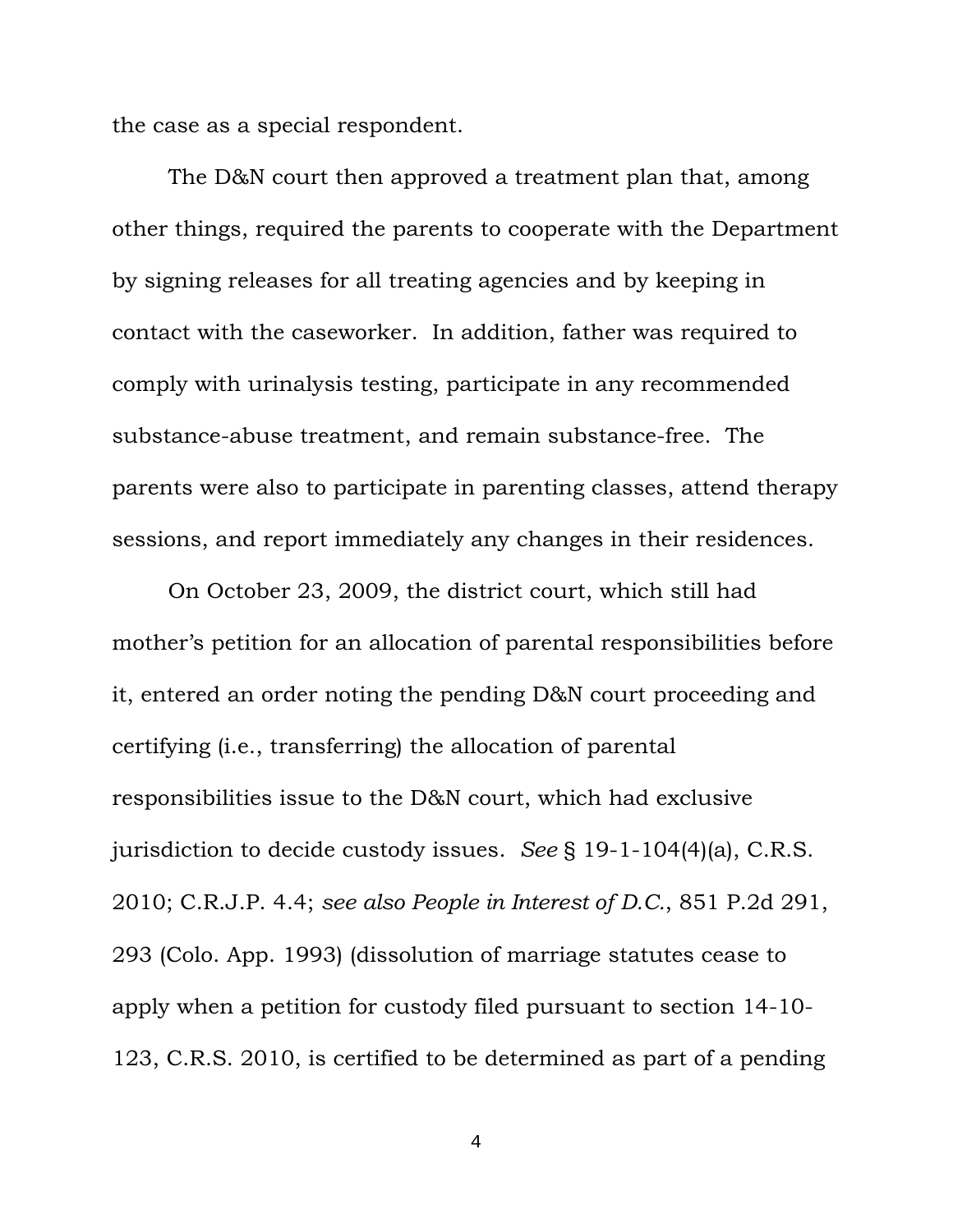dependency and neglect action).

 The parents' compliance with their treatment plan was poor. They did not communicate with the Department or return messages. They did not enroll or participate in most of the required services. They also continued to violate the existing restraining order, and mother admitted that she had resumed living with father. The parents did, however, actively participate in supervised visitation with the child.

 In December 2009, the Department filed a motion in the D&N court for a permanency planning hearing. In that motion, the Department alleged that the child could not be returned home at that time and that there was no substantial probability that she could be returned home within six months. A hearing was scheduled for February 5, 2010, and notice of this hearing was sent to the parents. Thereafter, however, the parents' efforts to comply with their treatment plan improved, and the D&N court continued the hearing to May 7, 2010.

 On March 31, 2010, the Department issued a report recommending that the child be placed with aunt and her husband.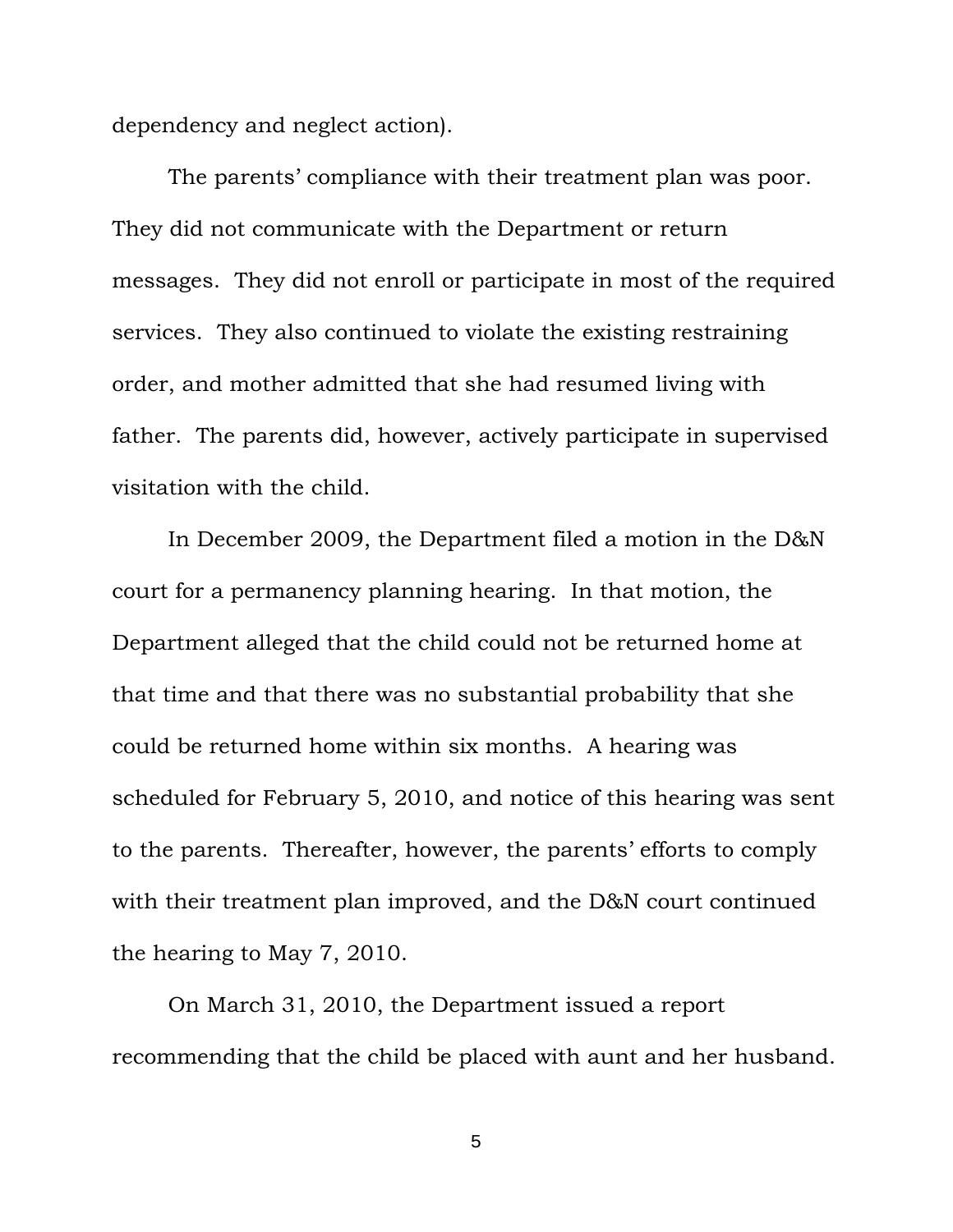The report also specified separate visitation schedules for each parent. Although the report stated that mother and father both agreed to this arrangement, it contained a notation that father "did not sign the agreement due to his absence at a scheduled visit on  $3/27/10."$ 

 The D&N court conducted a permanency planning hearing on May 7, 2010. At this hearing, father testified that he objected to placement of the child with aunt and that he wanted custody of the child returned to him. After hearing testimony from father and the caseworker, the court concluded that aunt should receive an allocation of parental responsibilities for the child, although father should be allowed visitation. Pursuant to aunt's request and under section 19-1-104(6), C.R.S. 2010, the D&N court further ordered that the case be transferred back to the district court, and the court certified its order as a custody-allocation of parental responsibilities order in the domestic relations case. *See* § 19-1-104(6) (when a certified copy of a juvenile court's order allocating parental responsibilities is filed in the district court, the order "shall be treated in the district court as any other decree issued in a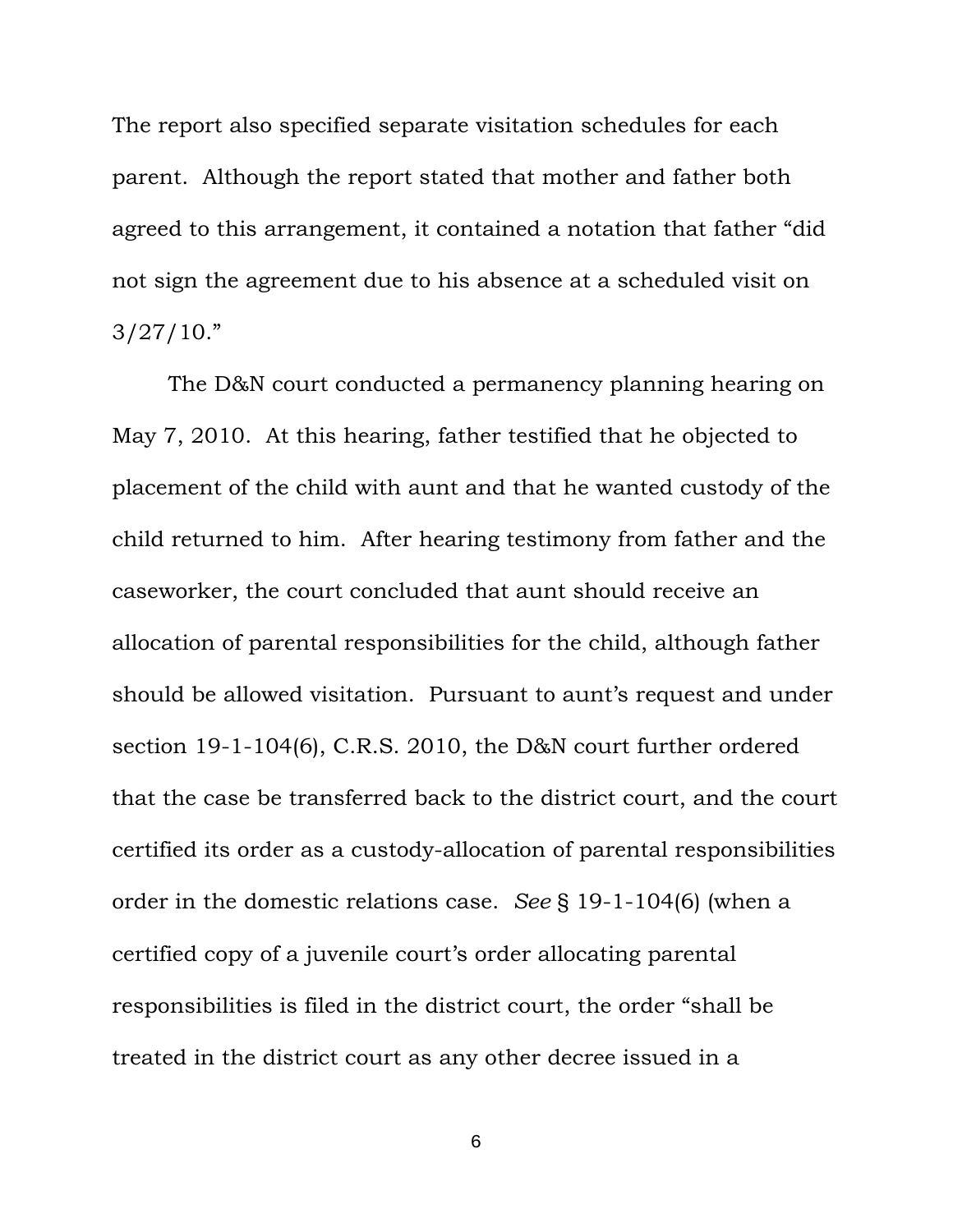proceeding concerning the allocation of parental responsibilities"); C.R.J.P. 4.4(c) (when the juvenile court enters an order pursuant to a certification from a district court, a certified copy of that order is filed in the certifying (i.e., district) court, and the order "shall thereafter be the order of the certifying court"); *see also* § 14-10- 123(1)(d), C.R.S. 2010. The D&N court action was then closed.

Father now appeals.

# II. Final and Appealable Order

 We first address and reject the Department's contention that the D&N court's order is not final and appealable.

 Here, father's parental rights were not terminated. Rather, his appeal is from a permanency planning order. An order or judgment is generally considered final and appealable if it ends the particular action, leaving nothing further to be done to determine the rights of the involved parties completely. *People in Interest of H.R.*, 883 P.2d 619, 620 (Colo. App. 1994). A permanency plan does not constitute a final order when it does not "effectuate any change in permanent custody or guardianship or terminate parental rights." *Id.* at 621. Here, however, the order did so. Moreover, the D&N court's order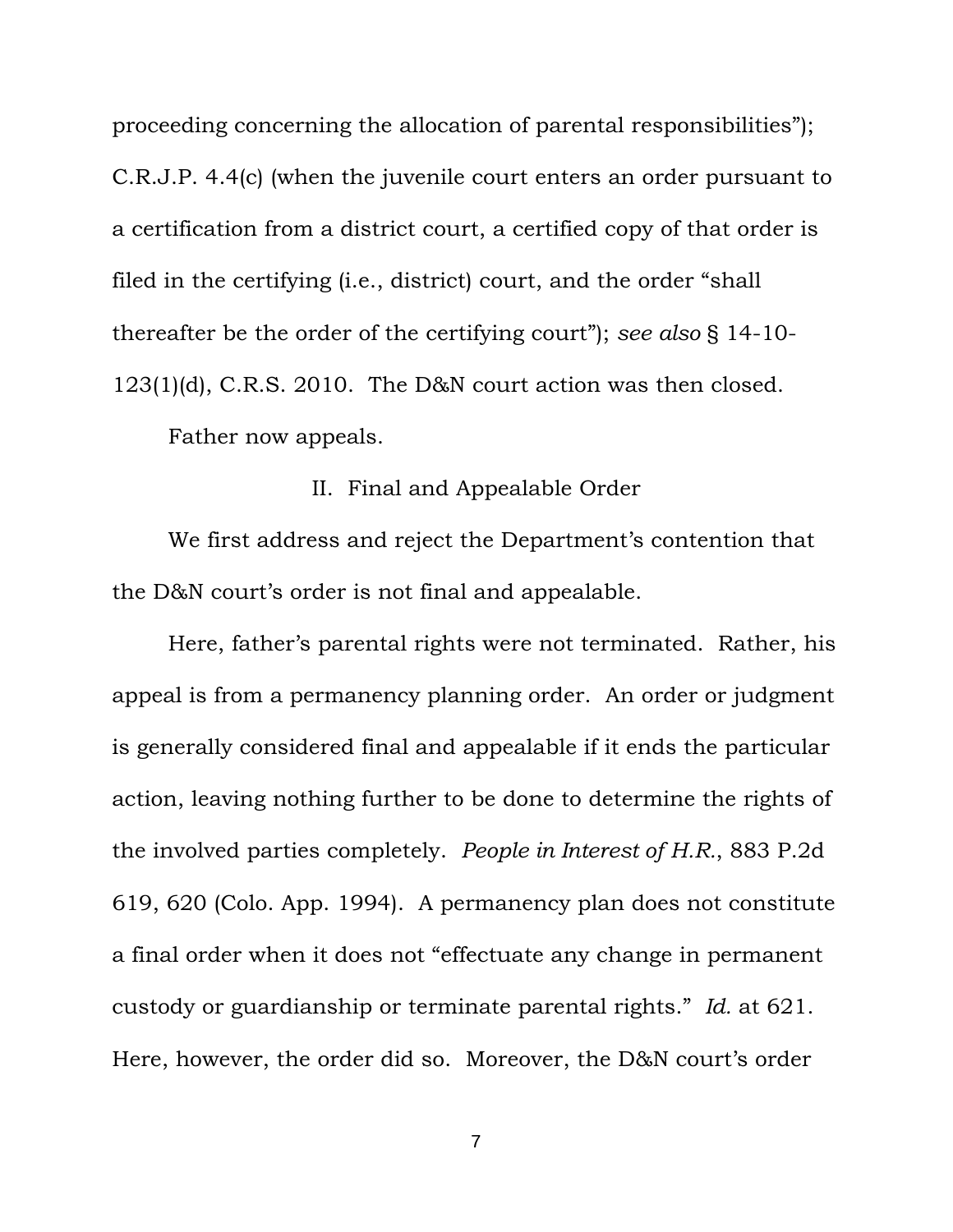and transfer of jurisdiction back to the district court ended the proceedings in the D&N court.

 This case is thus distinguishable from *H.R.*, 883 P.2d at 620- 21. There, the court retained jurisdiction to review further the issues of the parent's compliance with the treatment plan and the temporary custodial and placement orders. *See id.* The court did not do so here.

 For these reasons, we conclude that the D&N court's order is final and appealable.

# III. D&N Court's Findings

 Father next contends that (1) the D&N court's conclusion that the Department had made reasonable efforts to return the child home is not supported by the evidence; (2) the court's finding that he agreed to placement of the child with aunt is erroneous; (3) the court did not make the findings required by section 19-3-702(3.5), C.R.S. 2010, and, in any event, there is no evidence in the record to support such findings; and (4) father substantially complied with his treatment plan. We reject each of these arguments in turn.

A. Reasonable Efforts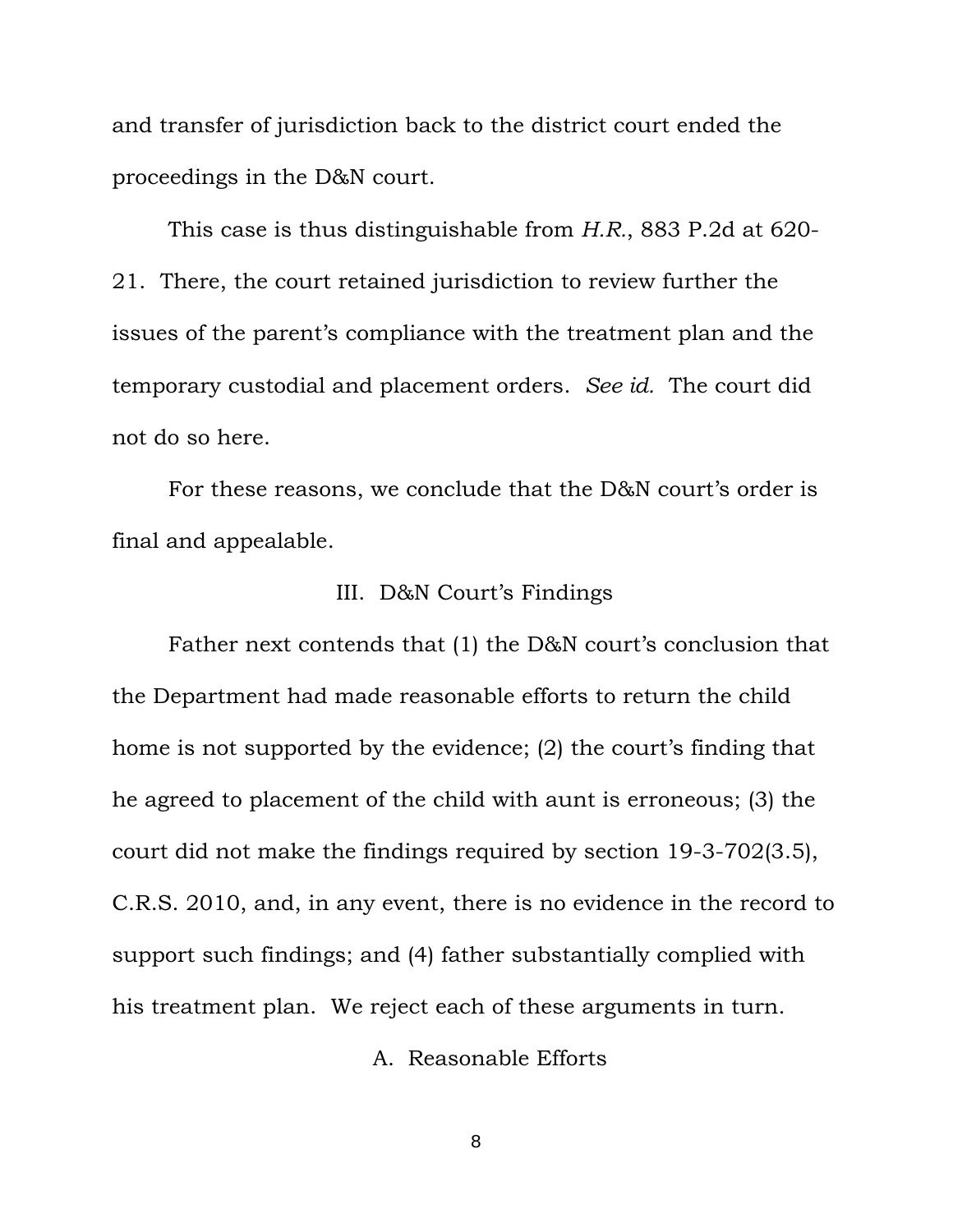With respect to father's assertion that the D&N court erred in finding that the Department had made reasonable efforts to return the child home, we conclude that father waived this issue by not bringing any perceived deficiency in the Department's efforts to the D&N court's attention.

 The Department must make "'reasonable efforts' to prevent the placement of abused and neglected children out of the home and to reunify the family whenever appropriate." § 19-3-100.5(1), C.R.S. 2010; *see* §§ 19-1-103(89) (defining "reasonable efforts"), 19-3- 604(2)(h) (in determining parental unfitness in the context of a petition for termination of parental rights, the court shall consider the reasonable efforts by child-caring agencies to rehabilitate the parents), C.R.S. 2010; *L.L. v. People*, 10 P.3d 1271, 1275 (Colo. 2000); *People in Interest of A.J.H.*, 134 P.3d 528, 533 (Colo. App. 2006). Among the efforts required is the provision of necessary and appropriate services, as determined by an assessment and case plan for the family. § 19-3-208, C.R.S. 2010.

 It is a parent's responsibility, however, to assure compliance with and success of his or her treatment plan. *People in Interest of*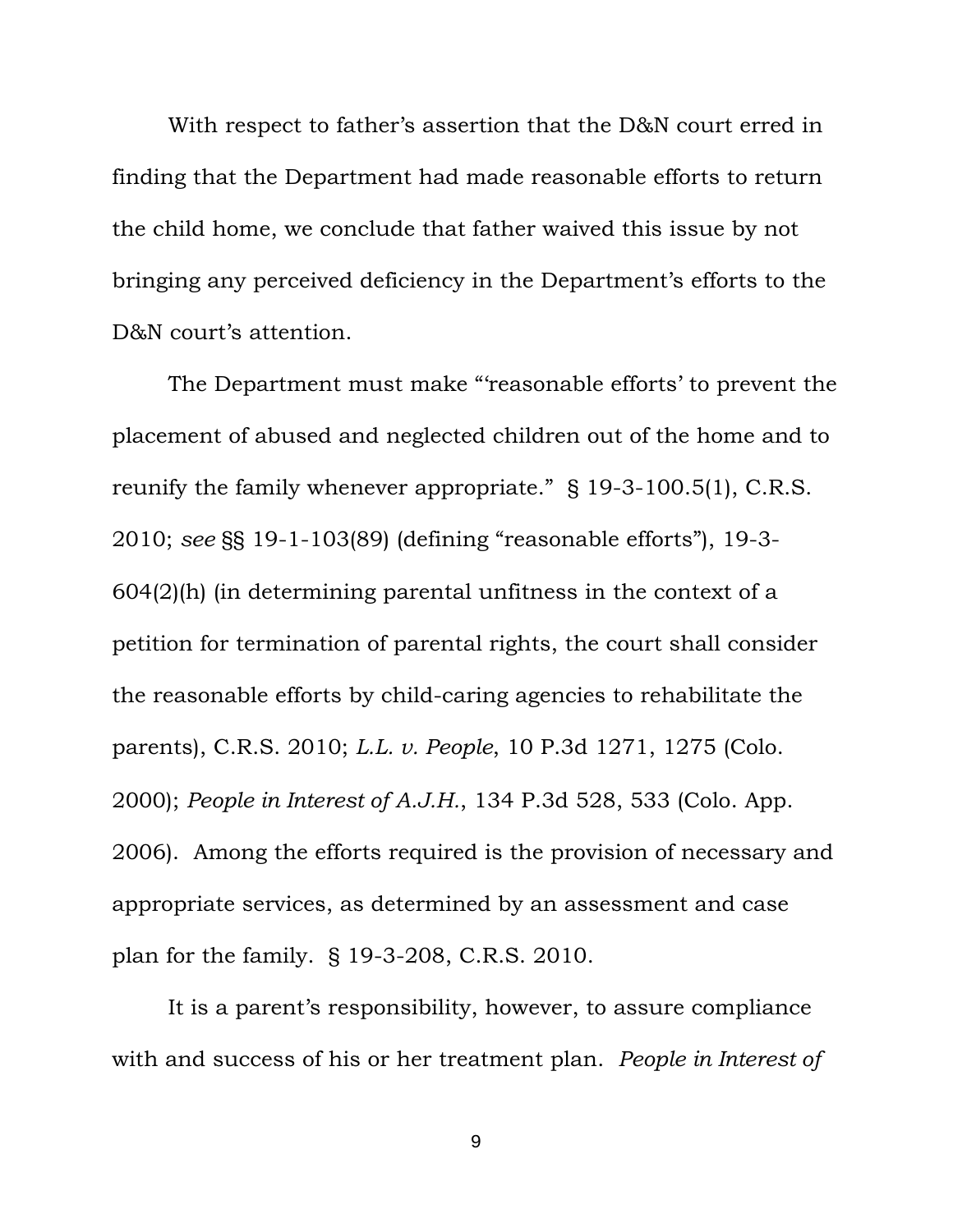*C.T.S.*, 140 P.3d 332, 335 (Colo. App. 2006). Accordingly, the parent "must bring any perceived deficiency in the department's efforts to rehabilitate and reunite the family to the trial court's attention." *People in Interest of D.P.*, 160 P.3d 351, 355 (Colo. App. 2007).

 Here, father did not assert that the Department's efforts to rehabilitate and reunite the family were deficient, nor did he bring the matter to the D&N court's attention in any other way. Thus, we conclude that father waived his right to raise this issue on appeal. *Id.* at 355-56; *accord People in Interest of T.M.W.*, 208 P.3d 272, 275 (Colo. App. 2009).

# B. Agreement to Placement with Aunt

 Father next argues that the D&N court's written finding that he had agreed to placement of the child with aunt was erroneous. We conclude that the written finding, although erroneous, was harmless.

 The court's written order states, "The parties inform the Court that they have reached an agreement as to the issue of [a] permanency plan." As noted above, however, father did not sign the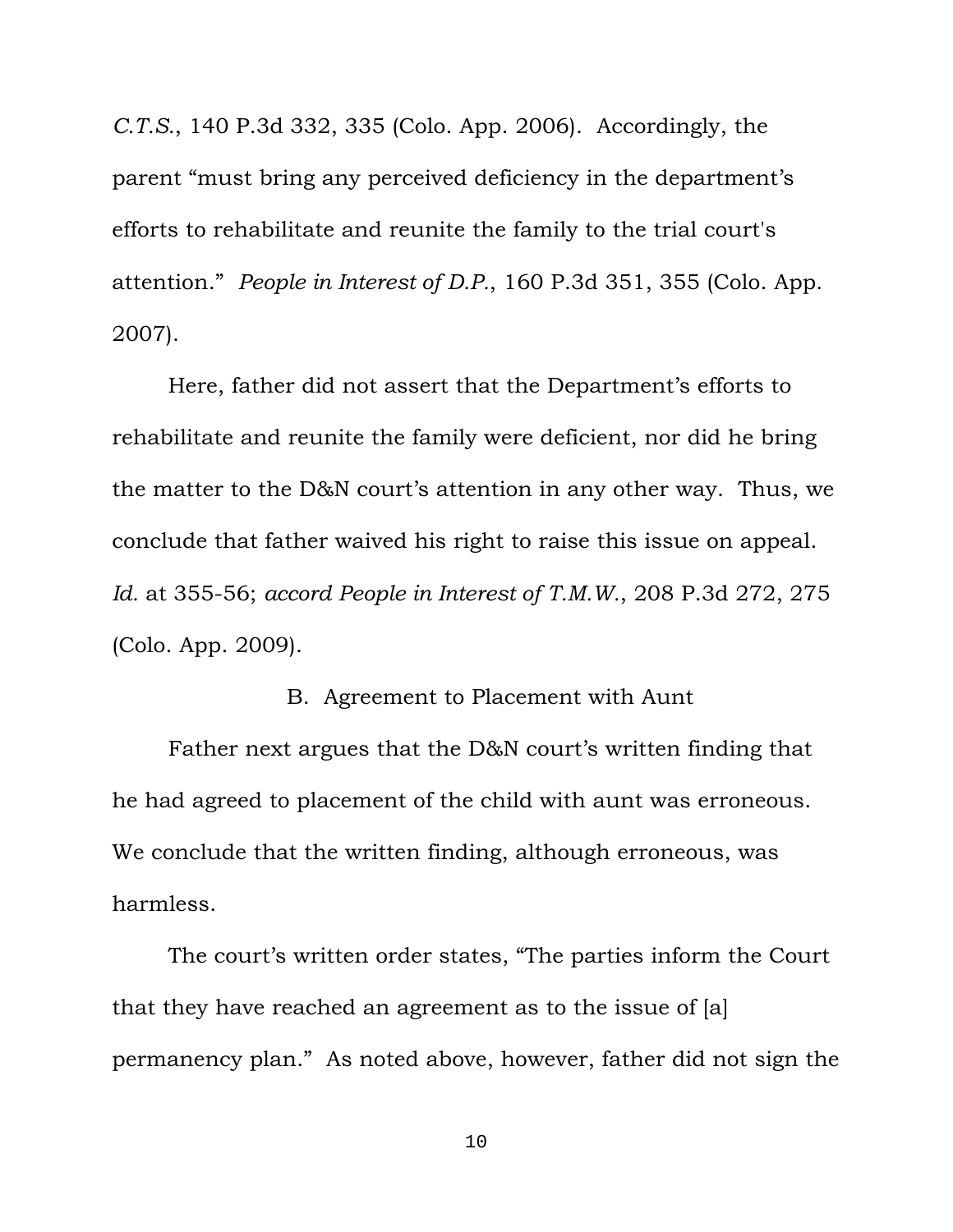agreement because he was absent from a visit.

 Notwithstanding the foregoing, the question of the propriety of permanent placement with aunt proceeded to a hearing at which father testified and made clear that he wanted custody of the child returned to him and that he objected to such placement. Moreover, in its oral ruling, the court did not state that father had agreed to the arrangement but rather made findings as to why placement with father would not be in the child's best interests.

 For these reasons, we conclude that the error in the D&N court's written findings was harmless and did not impact father's due process rights.

C. Section 19-3-702(3.5) Findings

 Father alleges that the court did not make the findings required by section 19-3-702(3.5) and that, in any event, there is no record support for such findings. We disagree.

As pertinent here, section 19-3-702(3.5) provides:

At any permanency hearing conducted by the court, the court shall make determinations as to the following:

(a) Whether procedural safeguards to preserve parental rights have been applied in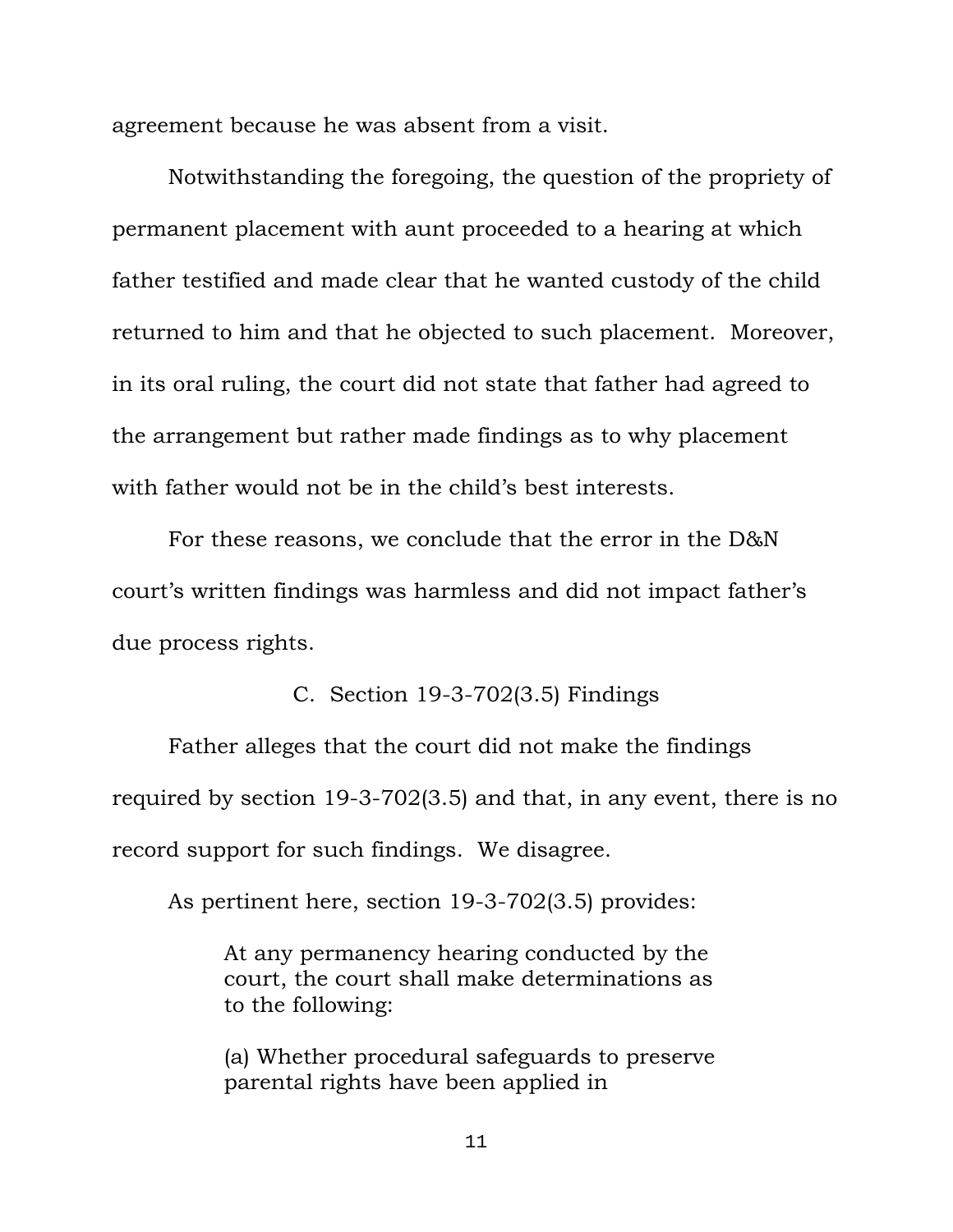connection with any change in the child's placement or any determination affecting parental visitation of the child; [and]

(b) Whether reasonable efforts have been made to finalize the permanency plan that is in effect at the time of the permanency hearing.

Section 19-3-702(3.5)(a)-(b), C.R.S. 2010.

 Although this statute requires the court to "make determinations" regarding these two issues, the lack of express findings pursuant to section 19-3-702(3.5)(a) does not in itself establish that the D&N court failed to observe procedural safeguards to protect father's rights. *See People in Interest of M.B.*, 70 P.3d 618, 625 (Colo. App. 2003).

 Regarding reasonable efforts to finalize the permanency plan, the Department's March 2010 report indicated that the permanency plan had changed and that the goal was no longer to have the child return home. Instead, the plan was to place the child with aunt and her husband, with father to have visitation rights. Although father disputes that he agreed to this plan, it was nevertheless adopted by the court on March 31, 2010. In addition, although the court did not explicitly find that reasonable efforts had been made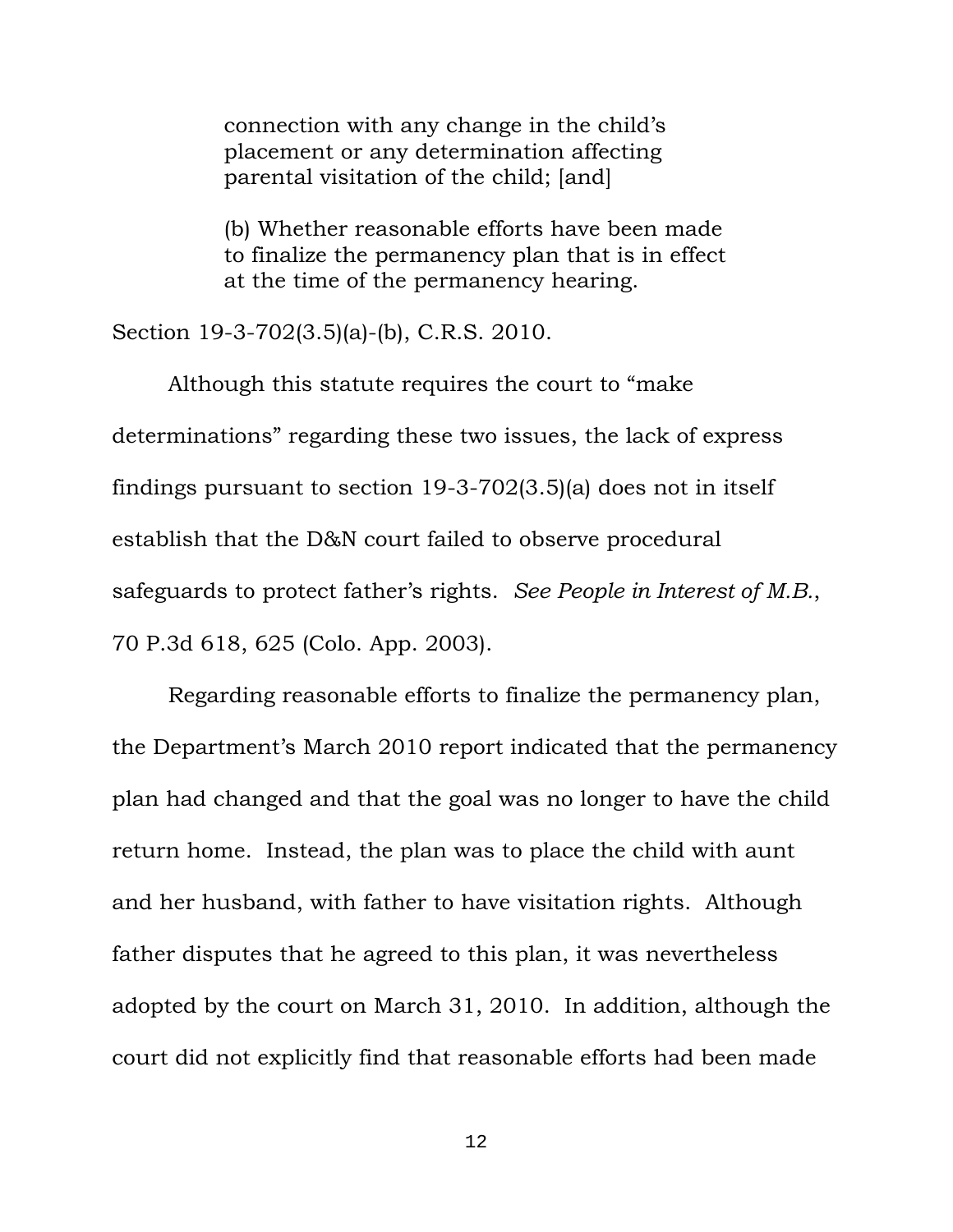to finalize the permanency plan, the caseworker's testimony established such efforts. Thus, the caseworker testified regarding the plan to allocate parental responsibilities to aunt, father's lack of compliance with the restraining order, and his lack of progress on his treatment plan. The caseworker further informed the court that despite the family's fear of father, aunt had agreed to allow visitation with father, as long as the visits would not occur in her home. And the caseworker described other discussions that she had had with aunt regarding the child's placement.

 Thus, the record reflects that the Department had, in fact, made reasonable efforts to finalize the placement of the child with aunt. Accordingly, we perceive no reversible error in the court's lack of specific oral findings.

#### D. Treatment Plan

 Father also argues that he substantially complied with his treatment plan. Again, we disagree.

 The pleadings filed in this case, as well as the testimony presented at the permanency planning hearing, all demonstrated that father made minimal efforts to comply with his treatment plan.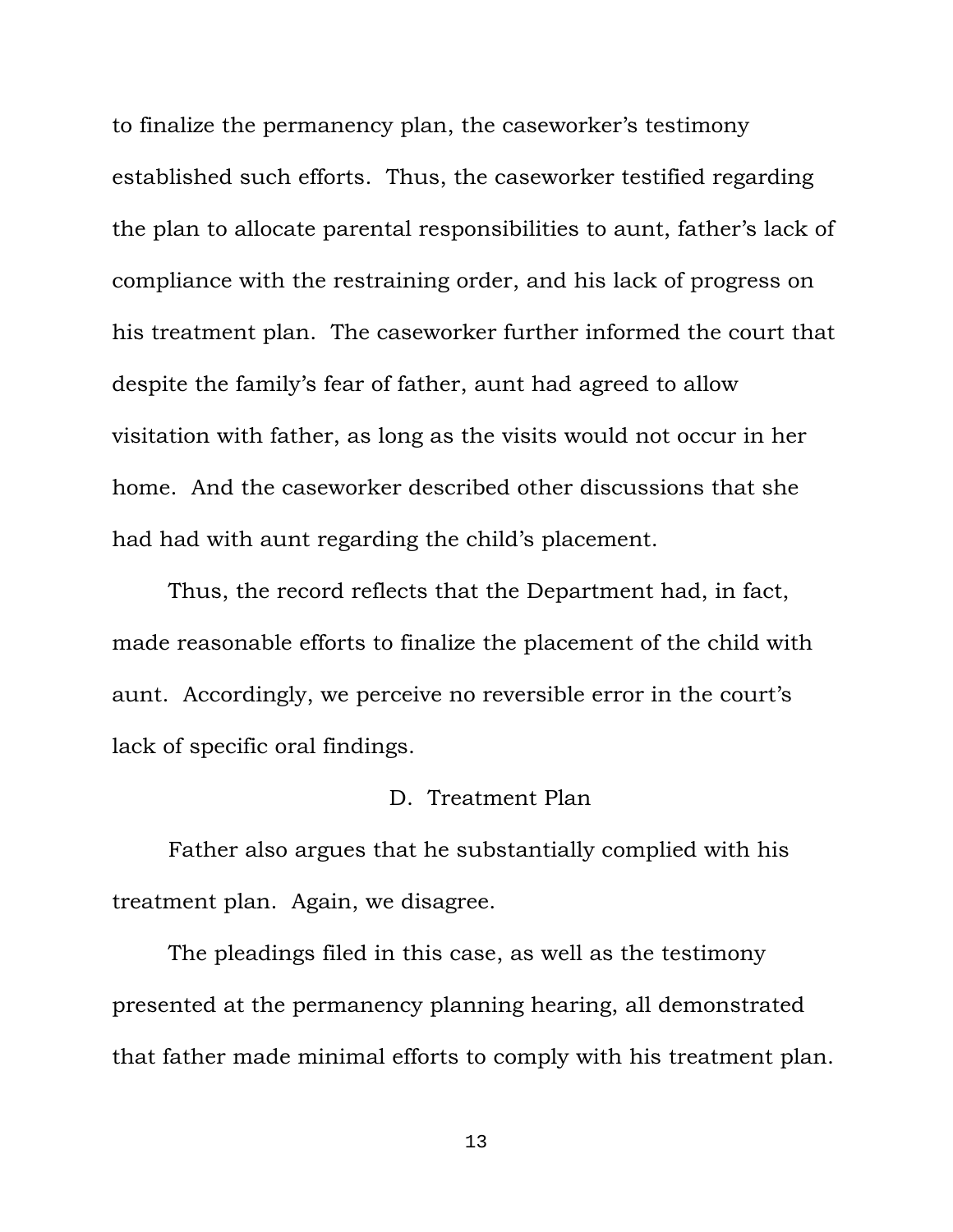He was consistently out of contact with the Department; he continually violated the restraining order; he had not completed the required psychological evaluation; he was inconsistent with his attendance at mental health sessions and was discharged for noncompliance; and he had missed visitation for the preceding eight weeks.

 Thus, the record does not show compliance with the treatment plan. Indeed, it shows the opposite. Accordingly, we reject father's argument.

# IV. Fitness of Aunt

 Father next contends that the record does not support the court's conclusion that aunt and her family were fit to have placement of the child. We do not agree.

 The caseworker testified at the hearing that the child had done very well in aunt's home, had "come out her shell," and had made "a complete turnaround." The caseworker further testified that aunt's home was a nurturing and healthy environment. The court plainly credited this testimony, and father has not otherwise alleged that the home is inappropriate.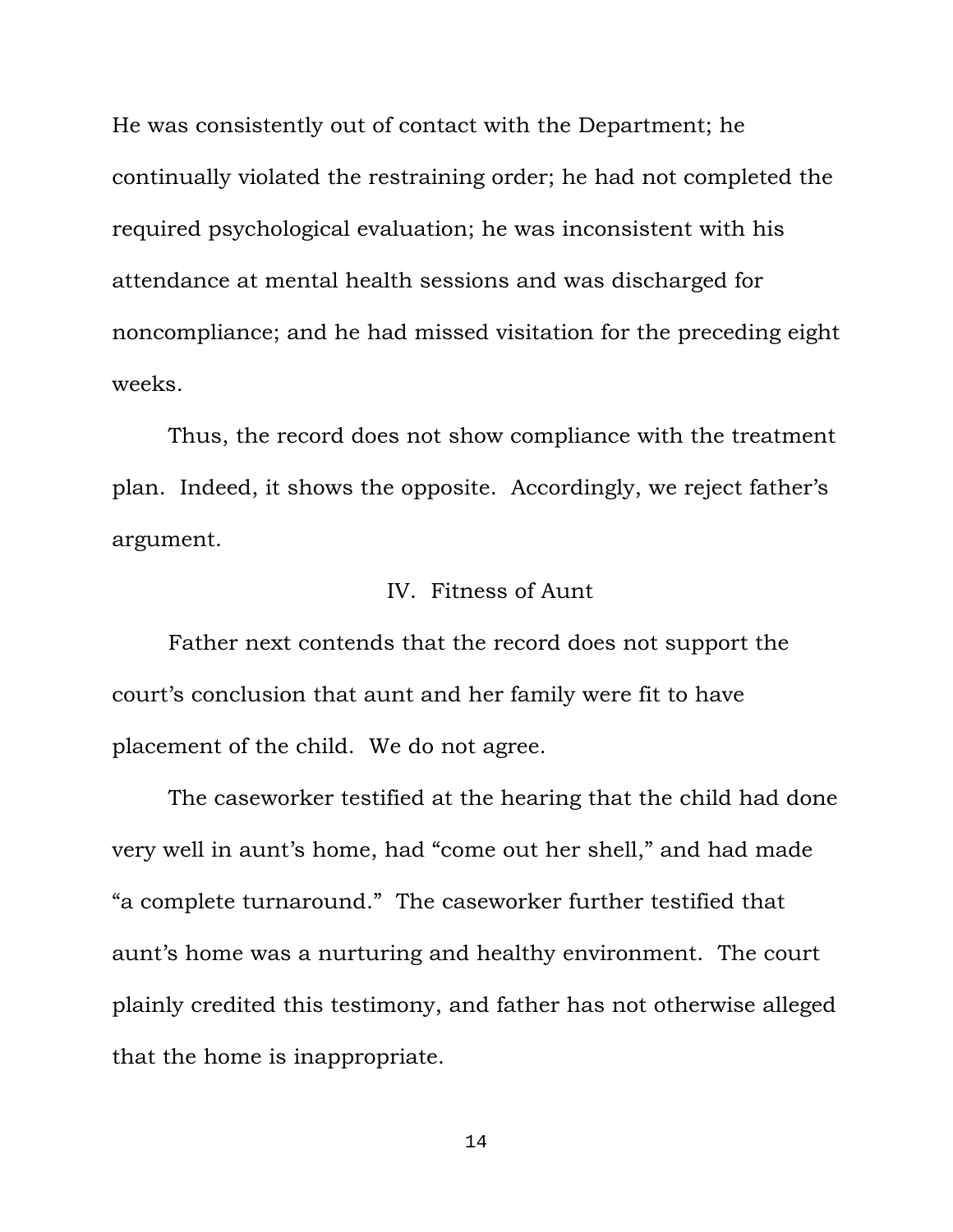Because there is ample record support for the court's finding that aunt was fit and willing to care for the child, we will not disturb that finding. *See People in Interest of C.A.K.*, 652 P.2d 603, 613 (Colo. 1982); *see also* § 19-3-702(4), C.R.S. 2010 (the trial court may determine that the applicable placement goal is to place the child with a "fit and willing" relative).

V. Probability of the Child's Return Home

 Father contends the D&N court failed to find that there was not a substantial probability that the child would be returned to the physical custody of a parent within six months, as required by section 19-3-702(4). The transcript of the hearing, however, reflects that exact finding.

Therefore, we reject this contention.

#### VI. ICWA

 Finally, father contends that the Department did not comply with the notice requirements of the ICWA. We are unable to determine from the record, however, whether it did so. Accordingly, we remand the case for a determination of this issue.

Whether the notice requirement of the ICWA was satisfied is a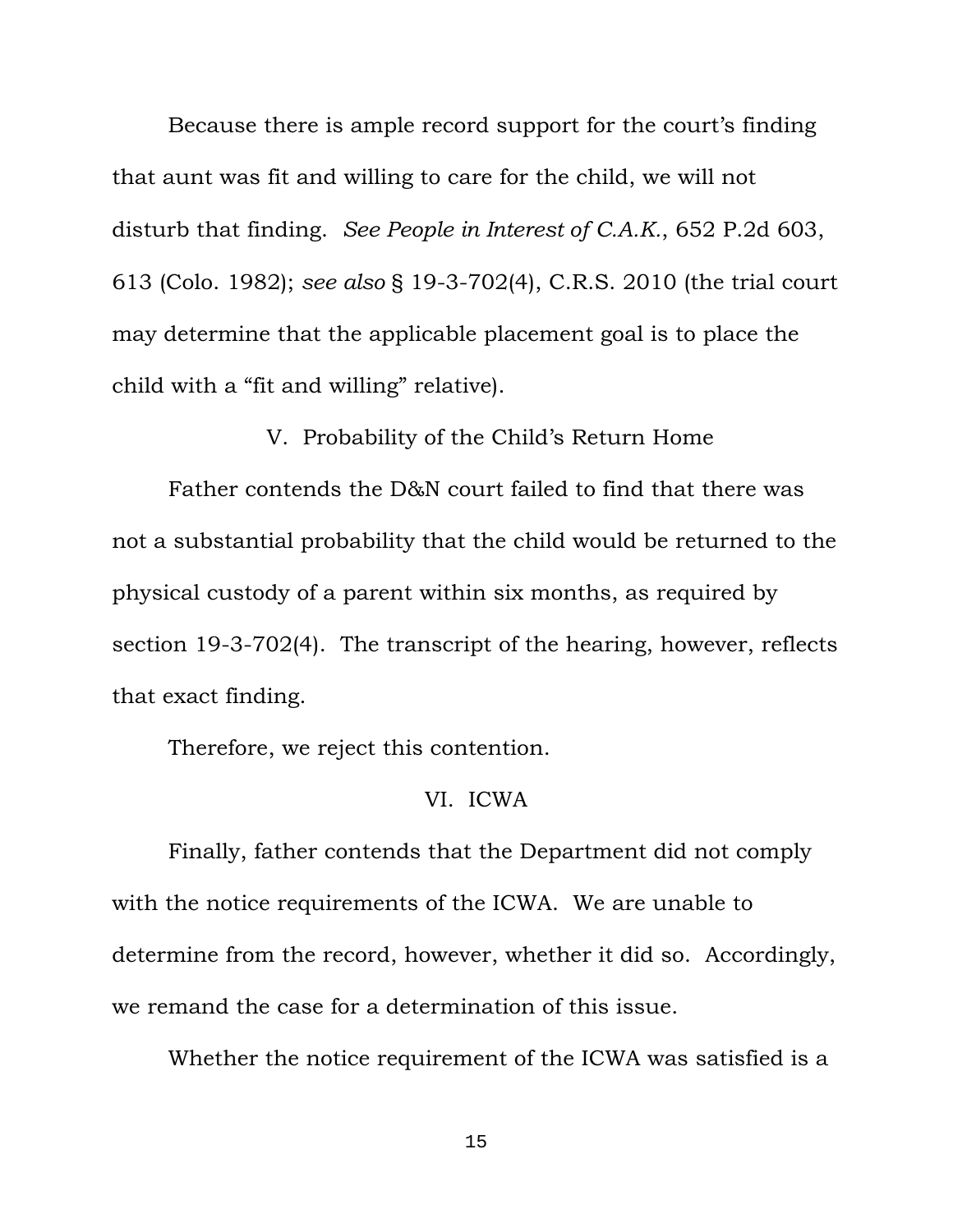question of law that this court reviews de novo. *T.M.W.*, 208 P.3d at 274.

 Under 25 U.S.C. § 1912(a) and section 19-1-126(1), C.R.S. 2010, if the state knows, or has reason to believe, that an Indian child is involved in a dependency and neglect action, it must provide notice to the Indian child's tribe by registered mail, with return receipt requested, of the pending proceedings and the tribe's right to intervene. *B.H. v. People in Interest of X.H.*, 138 P.3d 299, 302-03 (Colo. 2006); *see also* § 19-1-103(65.3), C.R.S. 2010 (defining "Indian child").

 The party asserting that the ICWA applies has the burden to produce the evidence necessary for the court to determine whether the child is an Indian child. *See People in Interest of A.G.-G.*, 899 P.2d 319, 322 (Colo. App. 1995). The Department, however, is required under section 19-1-126(1)(a), C.R.S. 2010, to make continuing inquiries to facilitate this determination. *People in Interest of J.O.*, 170 P.3d 840, 843 (Colo. App. 2007).

 Here, at the shelter hearing, the parents advised the court that the child possibly had Apache relatives, and the Department was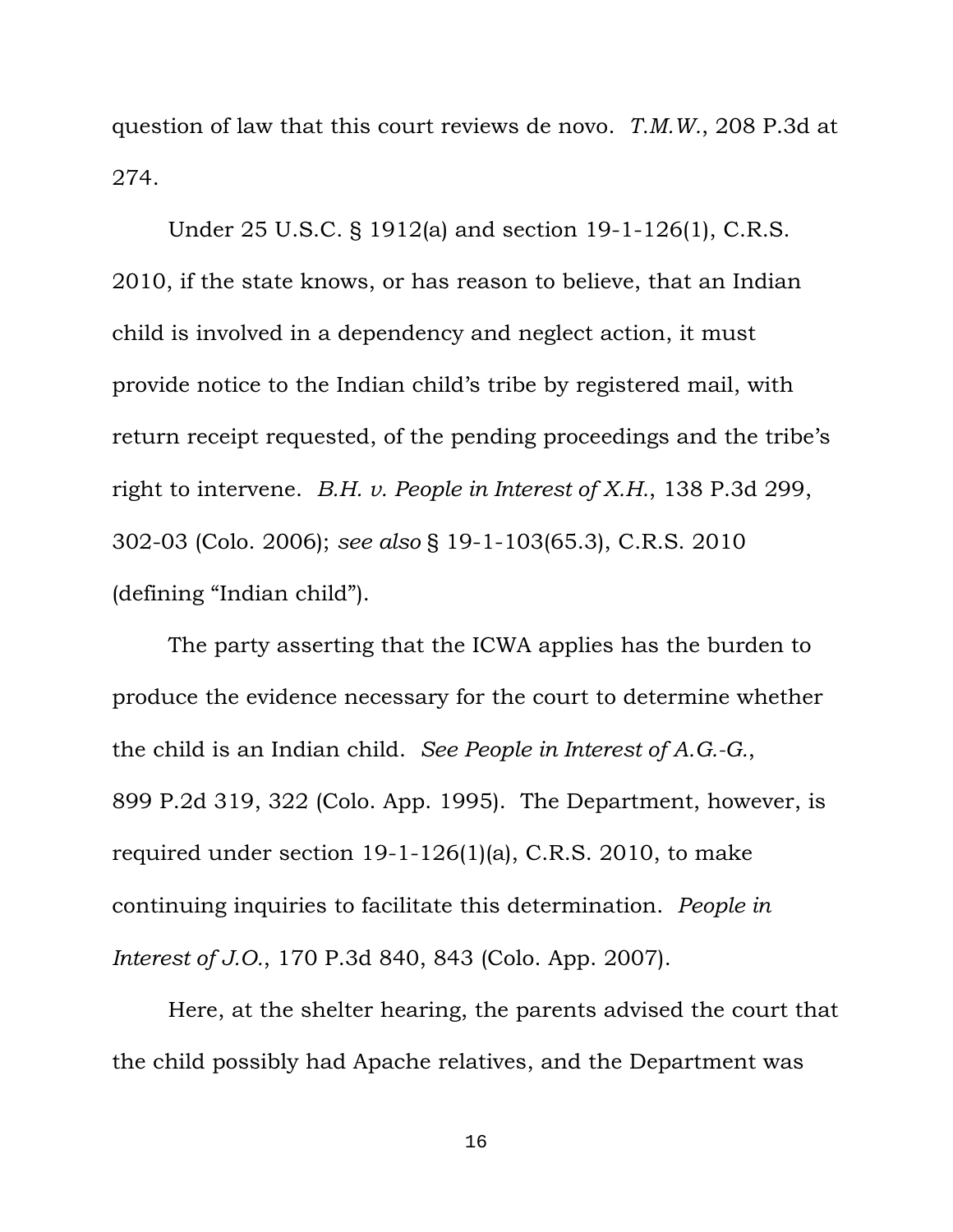ordered to investigate this allegation. At a later appearance, the court instructed the parents to meet with the Department to provide information concerning the ICWA issues. And at a hearing on December 14, 2009, the Department informed the court that it was going to investigate the child's Indian tribe affiliation.

 The record, however, does not contain any information regarding whether the Department in fact gave notice to any Indian tribe or the Bureau of Indian Affairs. There are no copies of notices sent to any tribe or return receipts showing that notice was received, and the D&N court did not address this issue at the permanency planning hearing or in its resulting written order.

 For these reasons, we conclude that the case must be remanded to the D&N court for further proceedings on this issue. Specifically, the court should reopen the dependency and neglect proceeding in order to hold a hearing to determine whether appropriate efforts were undertaken by the Department and to make any documentation in the Department's possession a part of the record. If appropriate notice was not given to any tribe identified by the parents, then the court shall direct the Department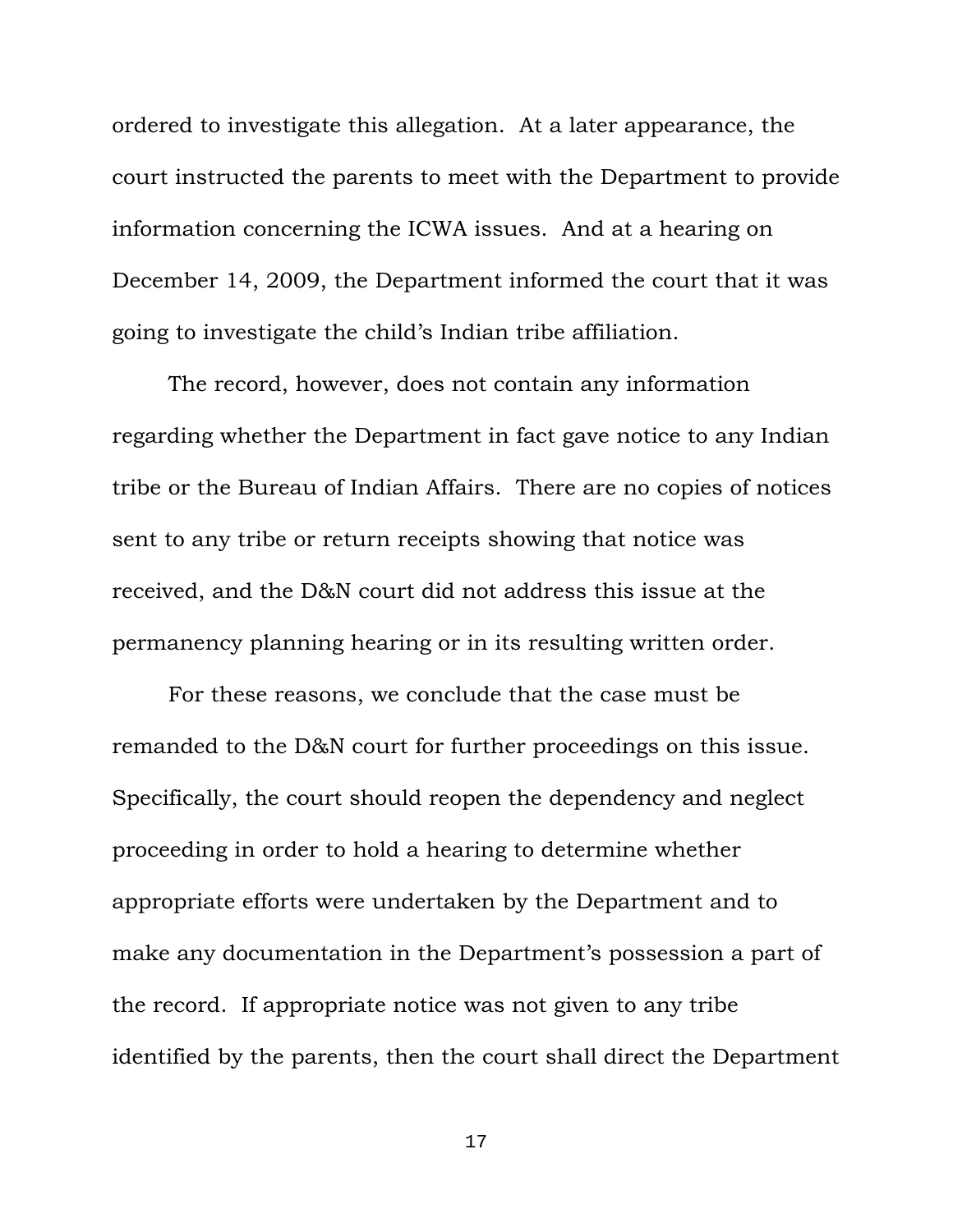to comply with the ICWA's notice requirements. If the Department had otherwise determined that the child did not have Indian heritage, then evidence of the Department's efforts in this regard shall also be made part of the record. *See People in Interest of J.A.S.*, 160 P.3d 257, 260 (Colo. App. 2007) (an Indian tribe's determination of membership or membership eligibility is conclusive and final).

#### VII. Conclusion

 For these reasons, the case is remanded for further proceedings on the ICWA issue. If the ICWA has been complied with, then the order shall stand affirmed, subject to any appeal by father of the ICWA determination. If the ICWA has not been complied with, then the court shall conduct any further proceedings necessary to determine whether the child is an Indian child. If she is determined not to be an Indian child, or if she is determined to be an Indian child and the tribe chooses not to intervene, then the order shall stand affirmed. If she is found to be an Indian child and the tribe seeks to intervene, then the order shall be deemed vacated. *See People in Interest of N.D.C.*, 210 P.3d 494, 500 (Colo.